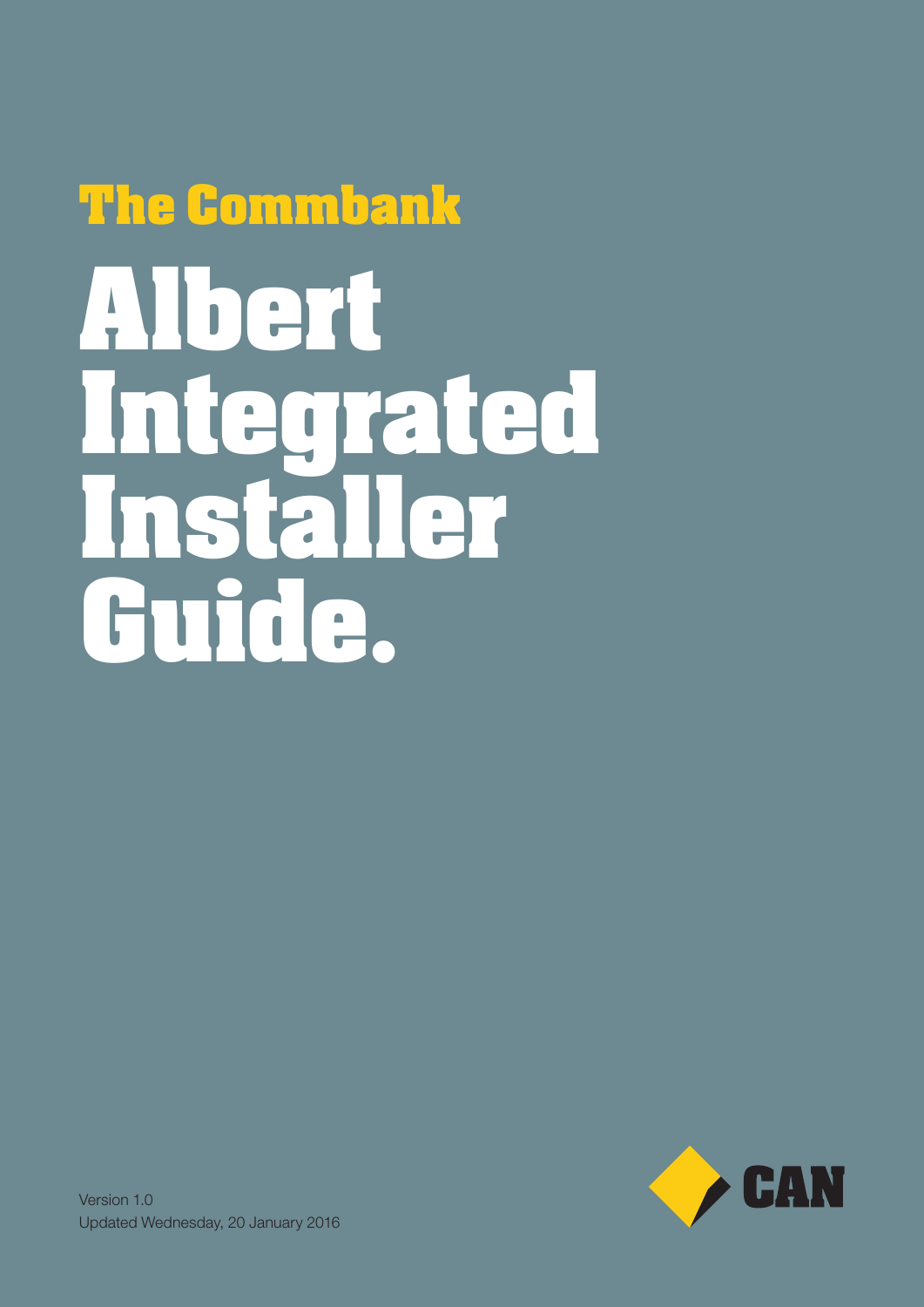### **Table of Contents**

| 1. Albert-Updated Software Version for POS Integration | 3               |
|--------------------------------------------------------|-----------------|
| 2. Connecting to Ethernet                              | 7               |
| 3. Connecting to Wi-Fi                                 | 8               |
| 4. Connecting to 3G                                    | 9               |
| 5. Albert USB Driver Installation                      | 10              |
| 6. Connecting to POS using USB                         | 11              |
| 7. Connecting to POS using Ethernet                    | 12 <sub>2</sub> |
| 8. Connecting to POS using Wi-Fi                       | 13              |
| 9. Updating the PC-EFTPOS Client                       | 14              |
| 10. Common Terminal Error Messages                     | 15              |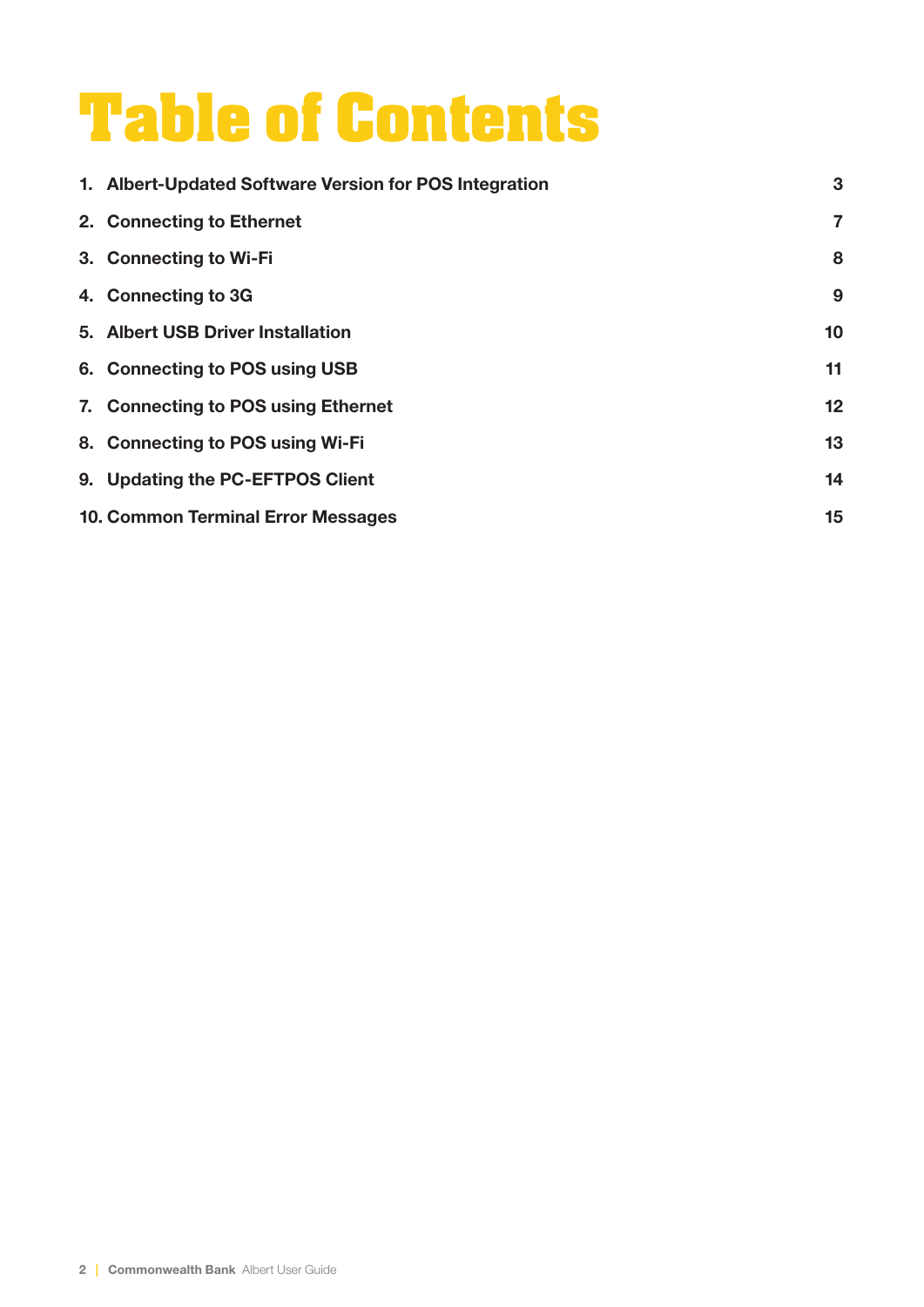### **1. Albert-Updated Software Version for POS Integration**

In Integrated mode, Albert uses an updated version of the Payment app. The Payment app is the component that communicates directly with the POS unit.

Visually, the Payment app appears as a blank screen, featuring two logos. The first logo appears as either a CommBank logo, or a logo for the merchant's business – note that in some instances, a logo may not be visible. The bank's logo for the Pi platform also appears on the screen.

*Important: Communication between the Albert and the POS only occurs when the Payment app is active and visible (as shown here).* 

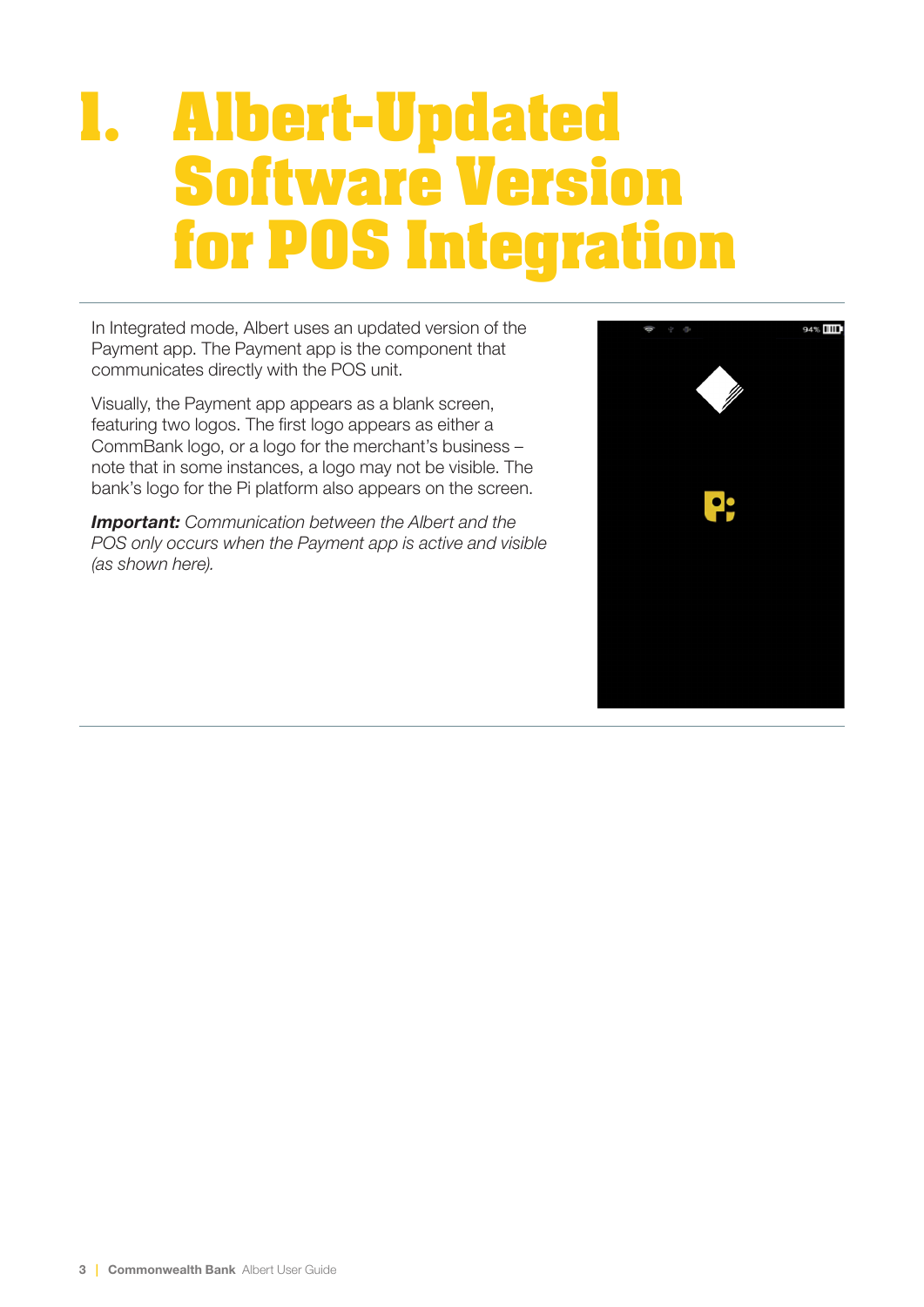PC-EFTPOS configuration options have been added to the Settings page.

Tapping on PC-EFTPOS displays a series of PC-EFTPOS menu options

- PC-EFTPOS Communication
- Communication to Bank
- Communication to POS



PC-EFTPOS Communication menu allows the installer to specify the way the terminal connects to the bank.

- $\cdot$  Internal the terminal will connect directly to the bank via TCP/IP, using Ethernet, Wi-Fi and 3G. This is equivalent to the "Internal Modem" option on other Integrated Terminals.
- **The PC-EFTPOS** the terminal will connect using the EFT Server settings as defined on the POS, typically a PC-EFTPOS Gateway connection or a TCP/IP connection to another server.

The menu also allows installers to specify the connection to the POS (USB, Ethernet or Wi-Fi) by selecting **Connection Types** to access the following menu.

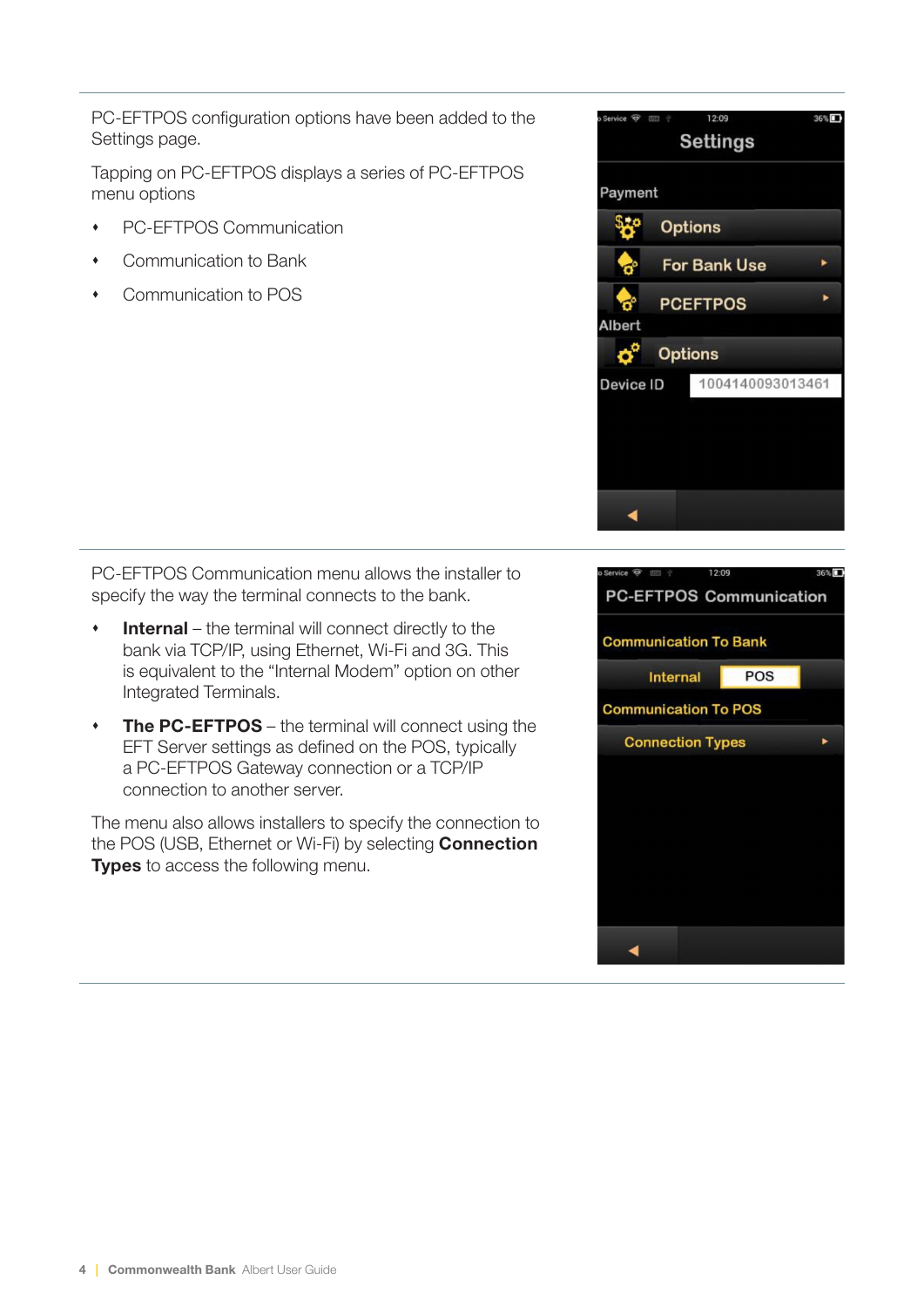The PC-EFTPOS Connection Type page allows the installer to configure the connection to the POS.

The installer will specify ONE connection method.

- USB (baud rate should be set at 38,400 for most POS units)
- Ethernet (IP address of the POS must be entered, Port must be set to 2012)
- Wi-Fi Ethernet (IP address of the POS must be entered, Port must be set to 2012)

In the example shown here, Albert is integrated via Ethernet with a POS unit. The POS Unit's IP address is 192.168.15.3

 $12.09$ PC-EFTPOS Connection Type **USB Baud Rate** 38400 **Ethernet IP Address** 192.168.15.3 Port 2012 WiFi **IP Address** Port ∢



- **POS** is selected when all receipts are printed via a receipt printer attached to the POS. This option requires the PC-EFTPOS client to be configured with the name of the printer.
- **Terminal**, if selected, instructs Albert to print receipts using its own on-board printer (where fitted).

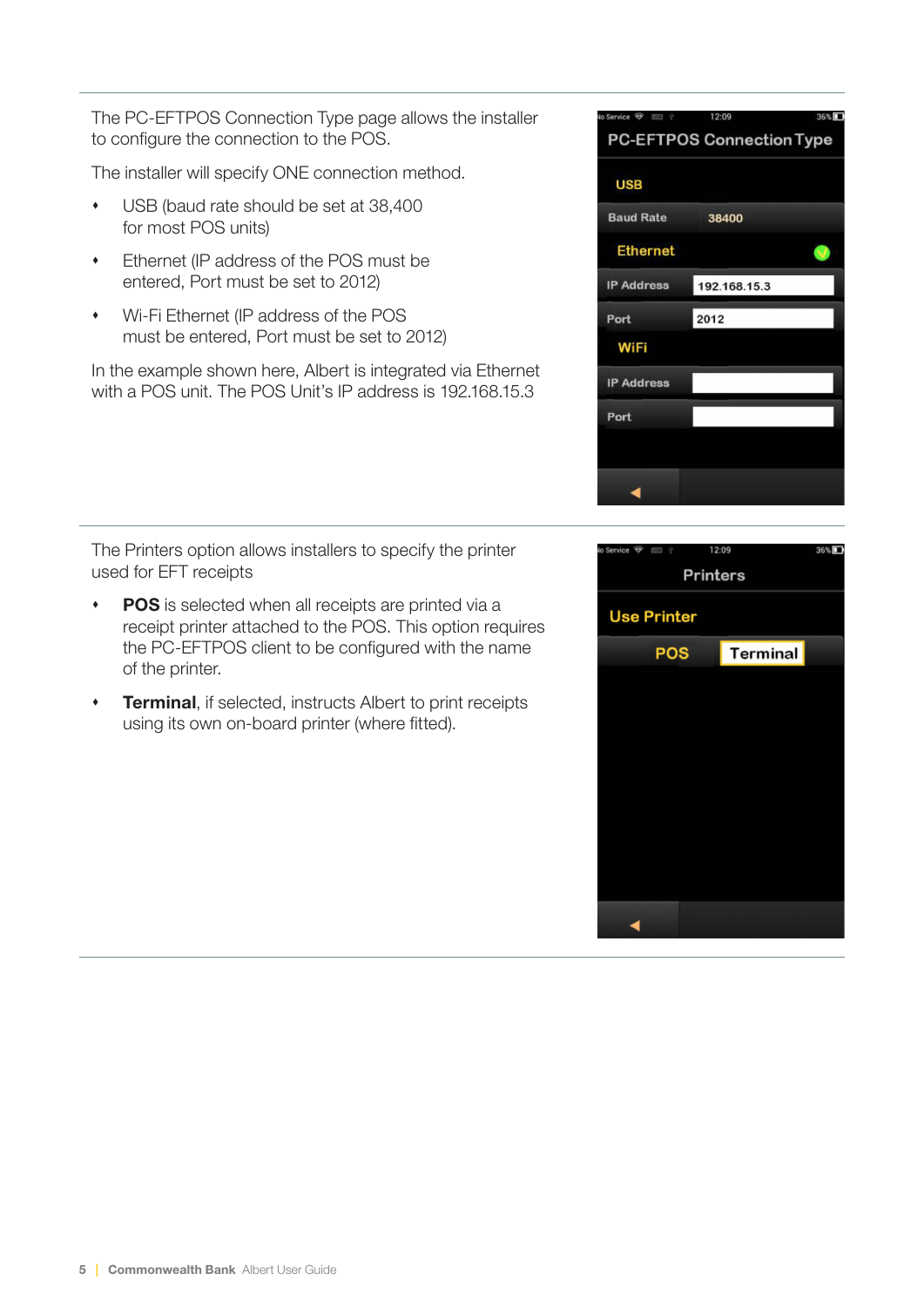For the purposes of the Certified Pilot, POS is to be selected for all installs.

The PC-EFTPOS Commands option allows the installer to enter many of the common PC-EFTPOS command codes.



| 7410                  | Configure terminal with CATID and CAIC                    |  |  |
|-----------------------|-----------------------------------------------------------|--|--|
| 11113333              | Perform TMS Logon                                         |  |  |
| 4648                  | Perform RSA Initialisation                                |  |  |
| 6566                  | <b>Transmit Reversals and SAF</b>                         |  |  |
| 11112223              | Application Configuration Menu                            |  |  |
| 11112222 and 11112227 | Configure Terminal Communications (same for both options) |  |  |
| 11114440              | Show EFT-Client on POS*                                   |  |  |
| 11114441              | Show EFTSRV on POS*                                       |  |  |
| 11114442              | Show EMS-client on POS*                                   |  |  |

\*options require POS to be connected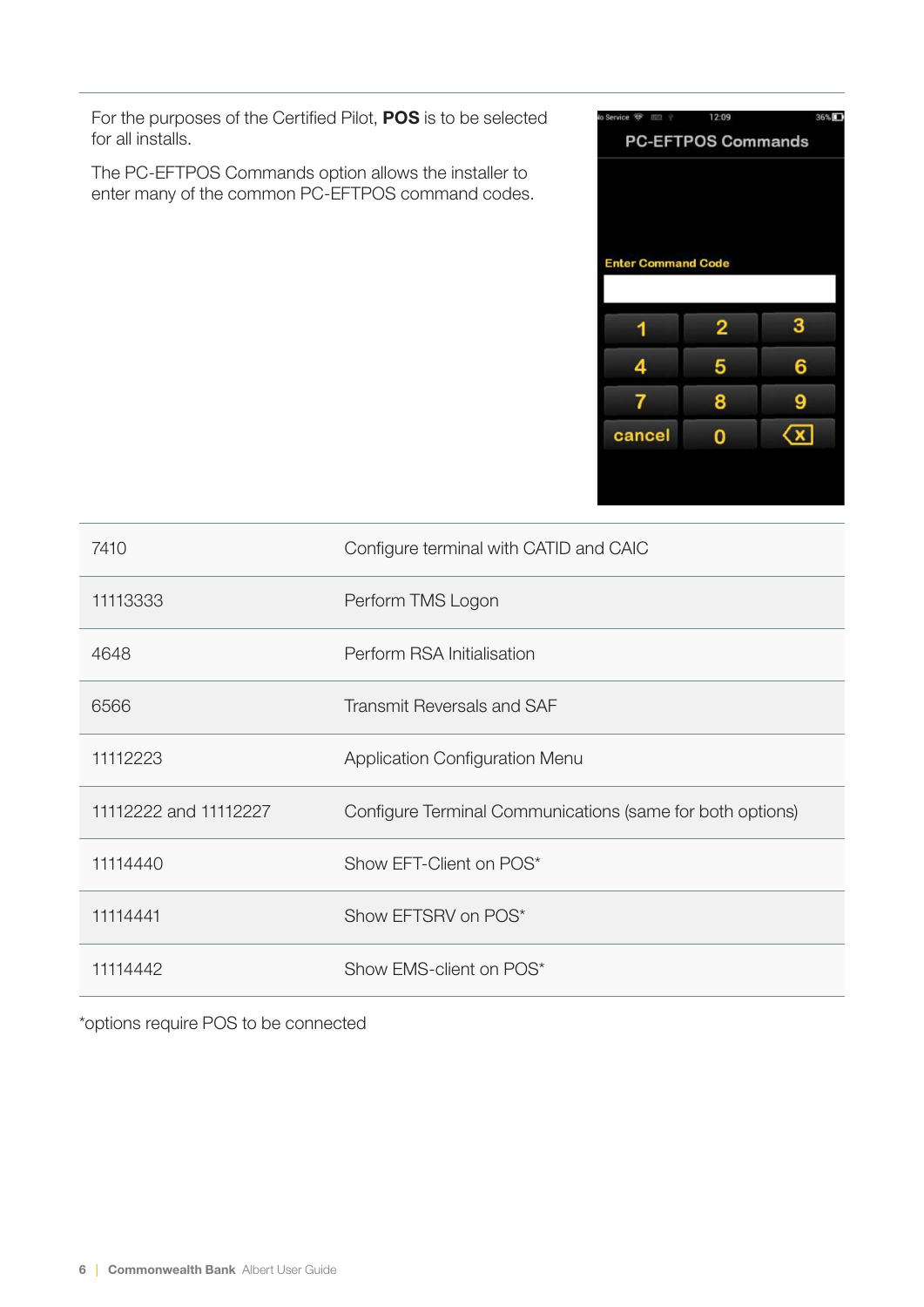# **2. Connecting to Ethernet**

Albert can use Ethernet to connect to the merchant's network.

Using the merchant's network, Albert can then connect to the POS and also to the bank for transaction processing.

#### To connect Albert to the merchant's network

- Fit the Pole Mount Module to Albert (if not already fitted)
- Use an Ethernet cable to connect to the merchant's router (or a data port patched to the router)
- Ensure that the power supply is connected to the DC input on the Pole Mount Adapter – the network card will not draw power from Albert.

#### Configure Albert for network communication (Dynamic or Static)

• From Albert's home screen, tap **Settings > Albert Options >** Communications > Ethernet

Once connected to the network, Ethernet can be used to connect to the POS (refer to Connection to the POS using Ethernet later in this document) or to the bank (the Communications to Bank option in Albert's PC-EFTPOS settings).

For the Certified Pilot, communications to the bank require an Internet connection to the following addresses.

- i1.paywide.nps.commbank.com.au Port 9000
- tms.paywide.nps.commbank.com.au Port 9056

If the merchant's network is protected by a firewall, these addresses must not be blocked and the ports must be open.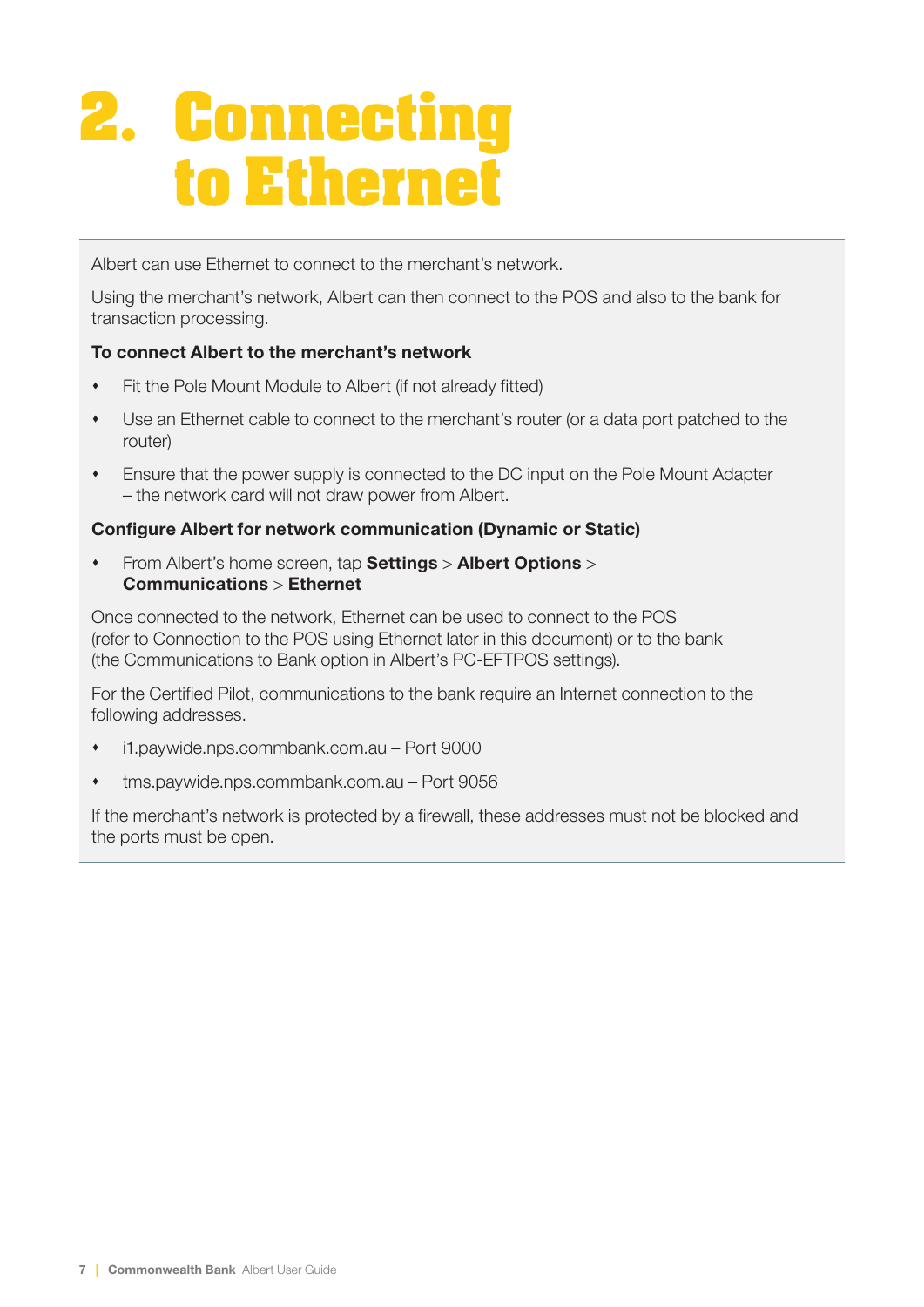# **3. Connecting to Wi-Fi**

Wi-Fi can be used instead of Ethernet if:

- No Ethernet port is available at the Point of Sale
- The Pole Mount Module is not being used

Wi-Fi can be configured using the same steps as for the standalone version of Albert.

Wi-Fi connection to the POS is specified in Albert's PC-EFTPOS settings. Refer to **Connection** to the POS using Wi-Fi later in this document.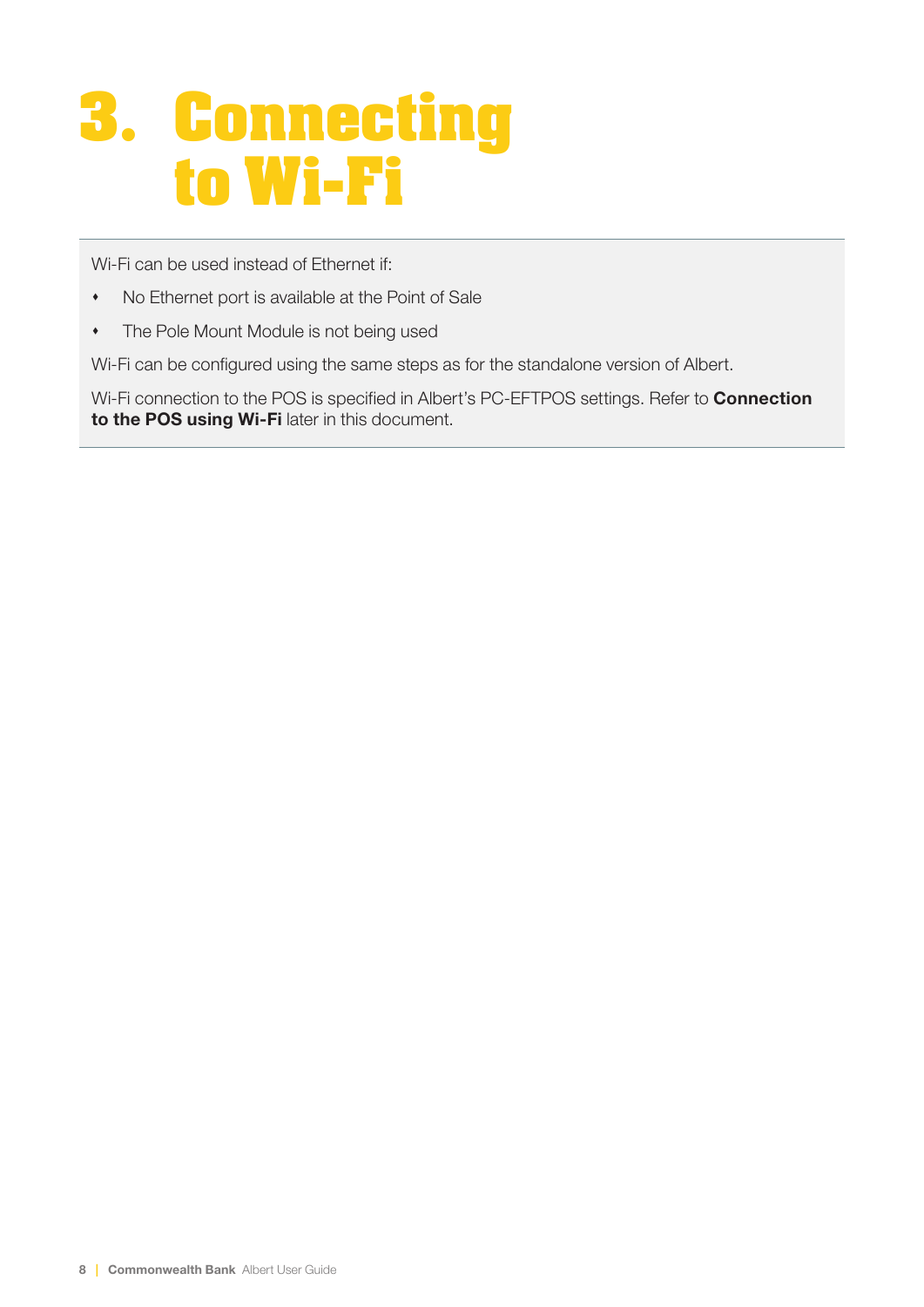

Albert will communicate to the bank using 3G when:

- Albert is configured to communicate directly to the bank (not via the POS), and IP connections via Ethernet or Wi-Fi are not available
- Albert is configured to communicate to the bank via the POS, and the POS is configured to use the (Albert) terminal's communications as a fallback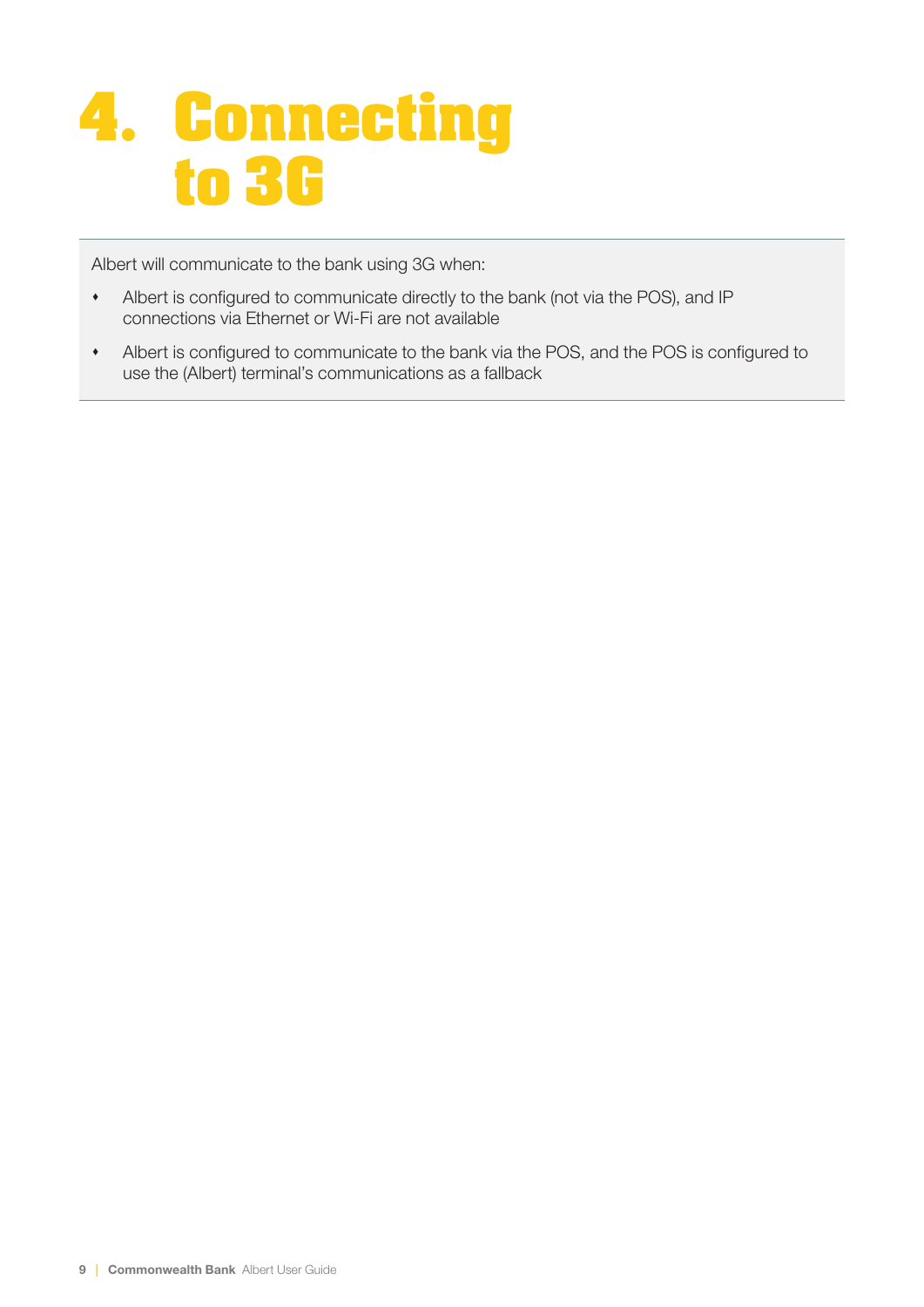#### **5. Albert USB Driver Installation**

USB connections require a USB driver for Albert to be installed on the POS.

As the driver has now been signed by Microsoft, the driver should be automatically recognised by POS systems running on Windows operating systems. No special handling is required for the installation of the driver.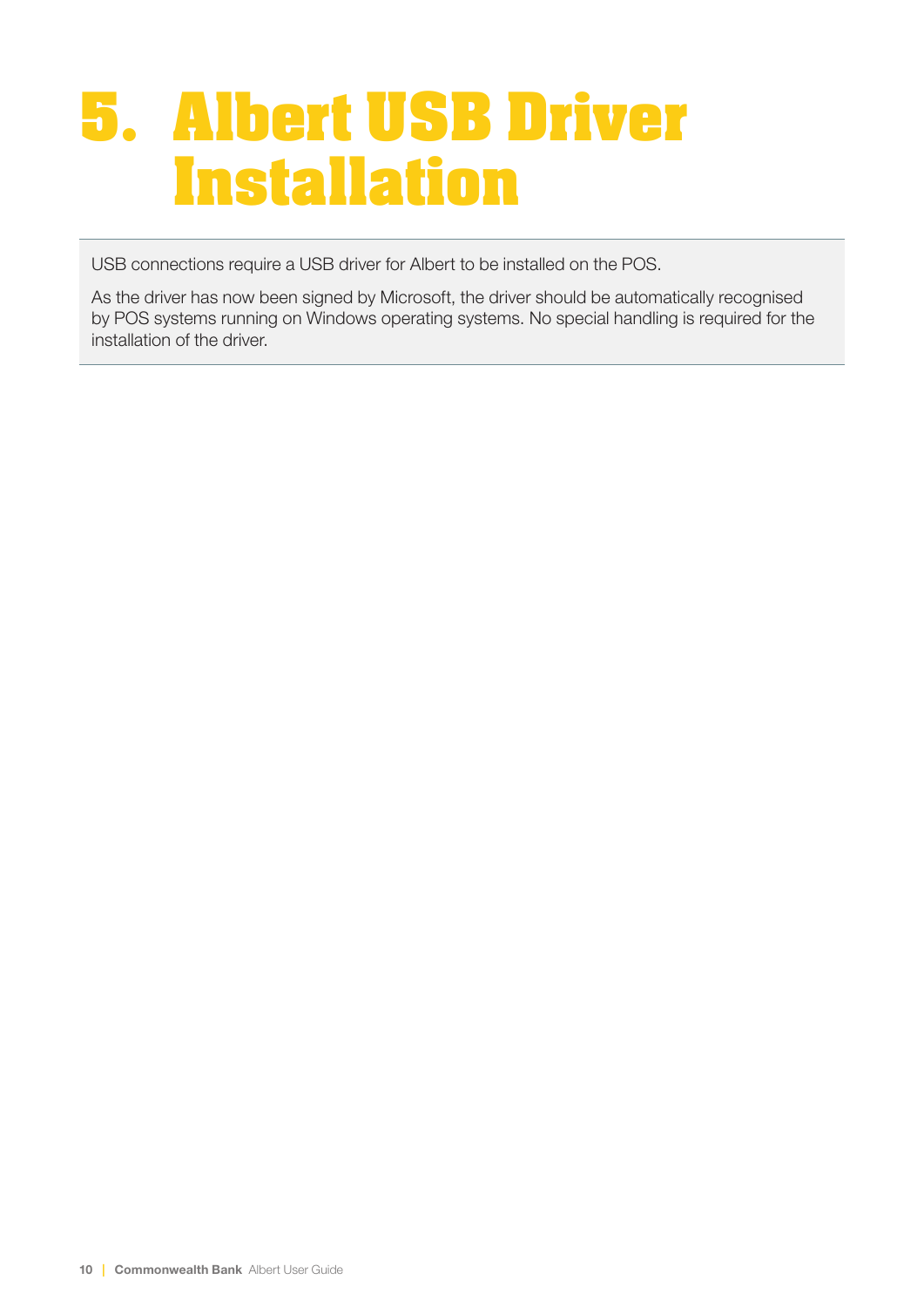# **6. Connecting to POS using USB**

Installers will be required to:

- 1. Fit the Pole Mount Module to Albert (if not already fitted)
- 2. In the Albert's PC-Menu (Settings > PCEFTPOS)
	- Configure the connection method to the POS as USB
	- Configure the connection method to the bank as **Internal** or **POS**

Internal requires PC-EFTPOS EFT Server to be configured on the POS

**POS** requires Ethernet, Wi-Fi or 3G to be available

- 3. Connect Albert to a USB port on the POS using the USB cable
- 4. Install the USB driver on the POS (if the driver has not already been installed)
	- Note: Refer to Albert USB Driver Installation later in this document for driver installation instructions.
- 5. Using Windows Device Manager under Ports, Identify the COM Port number value assigned by Windows to the device
- 6. Configure the PC-EFTPOS Client to use the COM Port value as identified in the Device Manager.
- 7. Close the PC-EFTPOS EFT Client window
- 8. Reboot POS PC (Recommended)
- 9. Confirm that the connection to the POS has been established
	- Launch the Payment app on Albert
	- Launch the PC-EFTPOS EFT Client window again
	- Confirm that PINPAD ONLINE appears as the Status in the PC-EFTPOS EFT Client window
- 10. Configure the terminal with CATID and CAIC (Using either the PC-EFTPOS Command Code 7410, or the For Bank Use > Merchant Configuration option)
- 11. Double-check the CATID/AIC using 7410 before performing final commissioning checks
- 12. Perform a TMS and RSA Logon (Using either the PC-EFTPOS Command Codes 11113333 followed by 4648 , or the For Bank Use > Connections > Synchronisation option)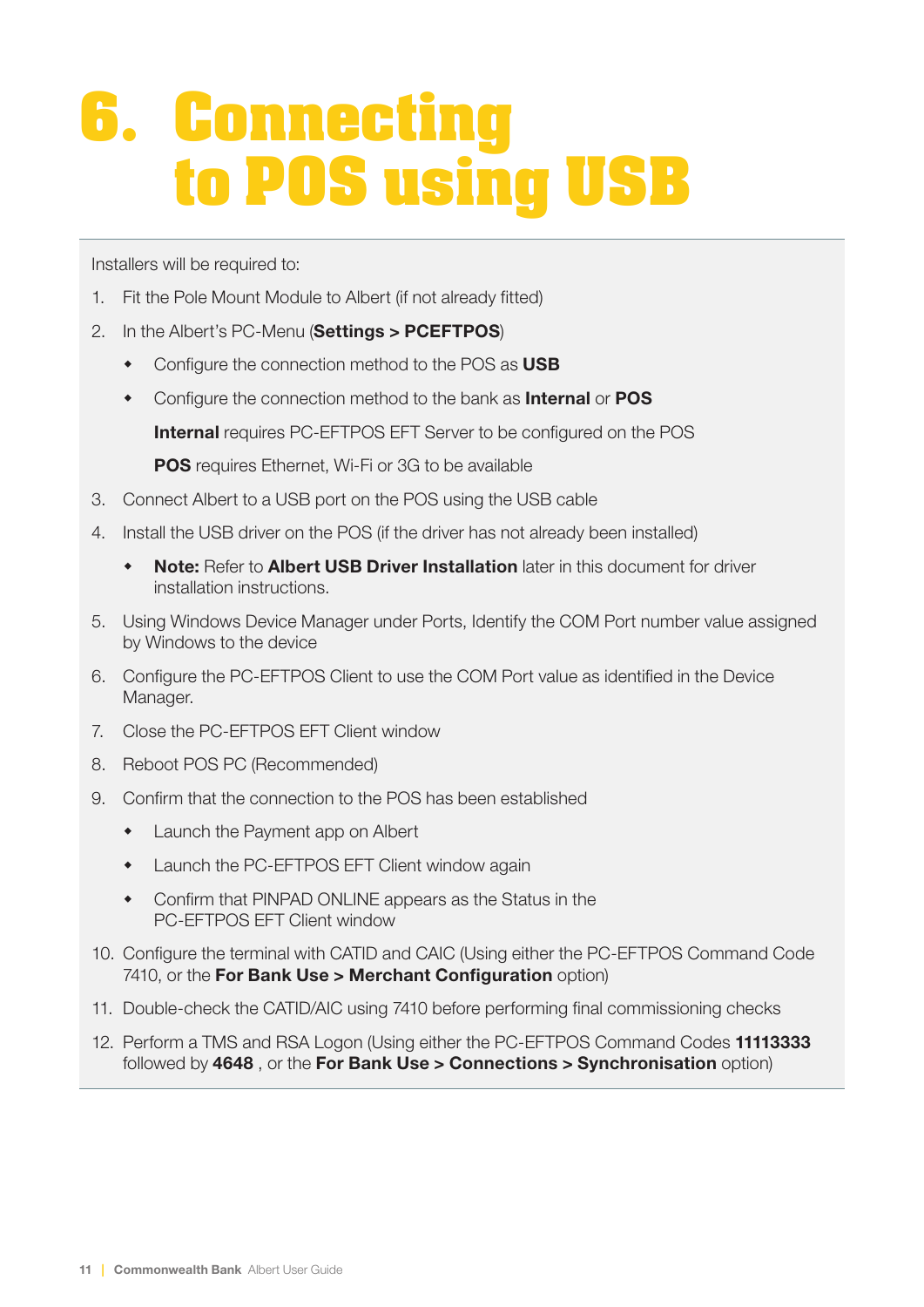# **7. Connecting to POS using Ethernet**

Installers will be required to:

- 1. Fit the Pole Mount Module to Albert (if not already fitted)
- 2. Using an Ethernet cable, connect Albert to the merchant's network

Albert must be connected to the same network as the POS

- 3. Update the version of the PC-EFTPOS Client to version 3.0.15.408 if necessary
- 4. From the Albert Home Page, select the Settings > Albert Options > Communication > Ethernet (Note: Should be on the same network as POS PC)
- 5. Configure Albert Ethernet options for the merchant network. If Dynamic addressing (DHCP) is not supported, it will be necessary to obtain Static IP addresses from the merchant.
- 6. Identify the IP address of the POS (ipconfig command from the command prompt)
- 7. Configure the PC-EFTPOS Client to use IP by keying TCPIP as the COM Port value.
- 8. Close the PC-EFTPOS EFT Client window
- 9. Reboot POS PC (Recommended)
- 10. In Albert's PC-Menu (Settings > PCEFTPOS)

Configure the connection method to the POS as **Ethernet** 

Key the IP address of the POS as the Ethernet IP address

Do NOT key the IP address of Albert

Key the Port value as 2012

Configure the connection method to the bank as Internal or POS

- Internal requires PC-EFTPOS EFT Server to be configured on the POS
- **POS** requires Ethernet, Wi-Fi or 3G connectivity to the internet to be available
- 11. Confirm that the connection to the POS has been established

Launch the Payment app on Albert

Launch the PC-EFTPOS EFT Client window again

Confirm that PINPAD ONLINE appears as the Status in the PC-EFTPOS EFT Client window

- 12. Configure the terminal with CATID and CAIC (Using either the PC-EFTPOS Command Code 7410, or the For Bank Use > Merchant Configuration option )
- 13. Perform a TMS and RSA Logon (Using either the PC-EFTPOS Command Codes 11113333 followed by 4648 , or the For Bank Use > Connections > Synchronisation option)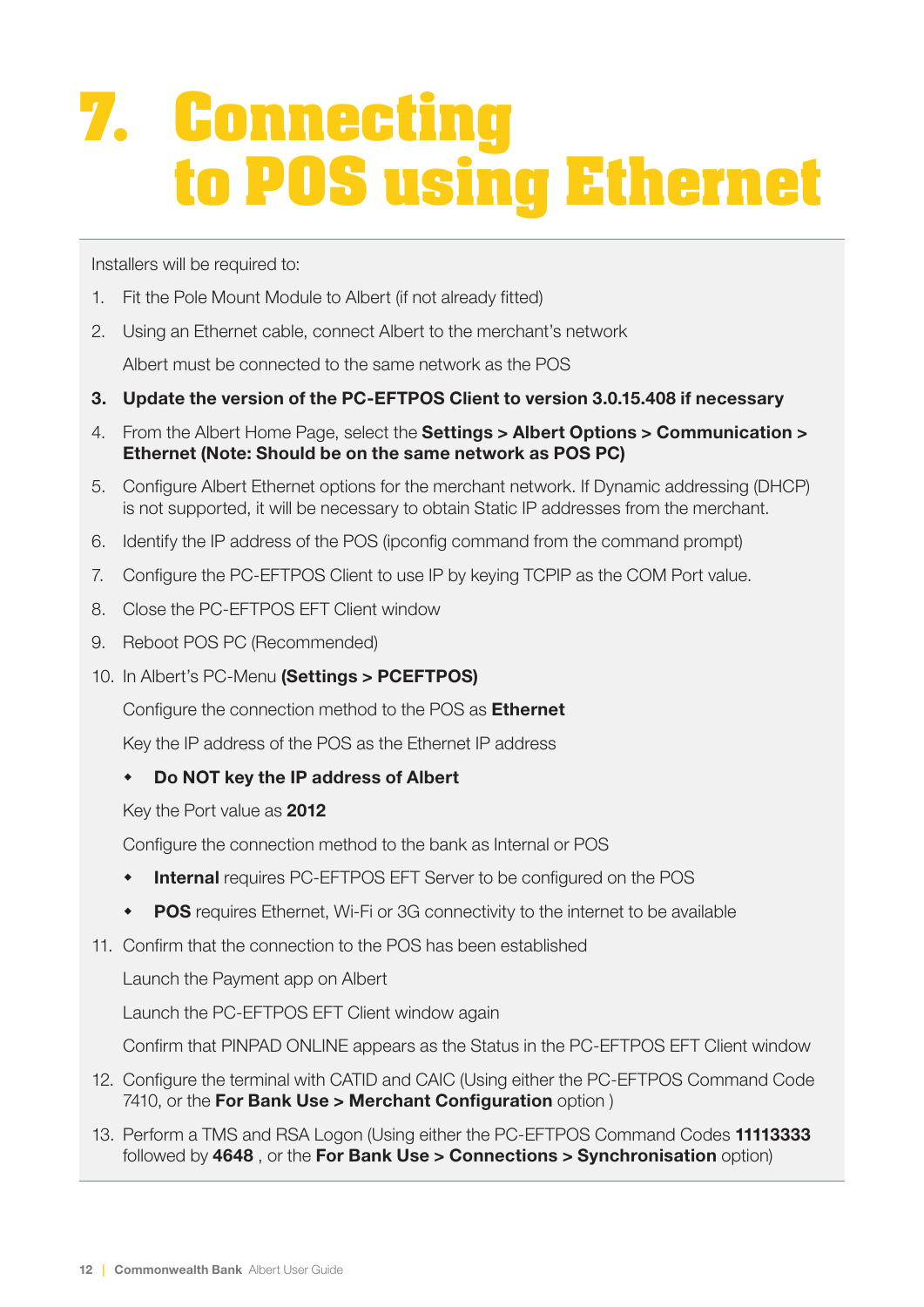# **8. Connecting to POS using Wi-Fi**

- 1. Update the version of the PC-EFTPOS Client to version 3.0.15.408 if necessary
- 2. Wi-Fi can be configured using any of Albert's hardware modules.
- 3. From the Albert Home Page, select the Settings > Albert Options > Communication > Wi-Fi
- 4. Connect Albert to the merchant's Wi-Fi network, following the same steps as for a standalone Albert
- 5. Identify the IP address of the POS (ipconfig command from the command prompt)
- 6. Configure the PC-EFTPOS Client to use IP by keying TCPIP as the COM Port value.
- 7. Close the PC-EFTPOS EFT Client window
- 8. Reboot POS PC (Recommended)
- 9. In Albert's PC-Menu (Settings > PCEFTPOS)

Configure the connection method to the POS as Ethernet

Key the IP address of the POS as the Wi-Fi IP address

Do NOT key the IP address of Albert

Key the Port value as 2012

Configure the connection method to the bank as Internal or POS

- **Internal** requires PC-EFTPOS EFT Server to be configured on the POS
- POS requires Ethernet, Wi-Fi or 3G connectivity to the internet to be available
- 10. Confirm that the connection to the POS has been established

Launch the Payment app on Albert

Launch the PC-EFTPOS EFT Client window again

Confirm that PINPAD ONLINE appears as the Status in the PC-EFTPOS EFT Client window

- 11. Configure the terminal with CATID and CAIC (Using either the PC-EFTPOS Command Code 7410, or the For Bank Use > Merchant Configuration option)
- 12. Perform a TMS and RSA Logon (Using either the PC-EFTPOS Command Codes 11113333 followed by 4648 , or the For Bank Use > Connections > Synchronisation option)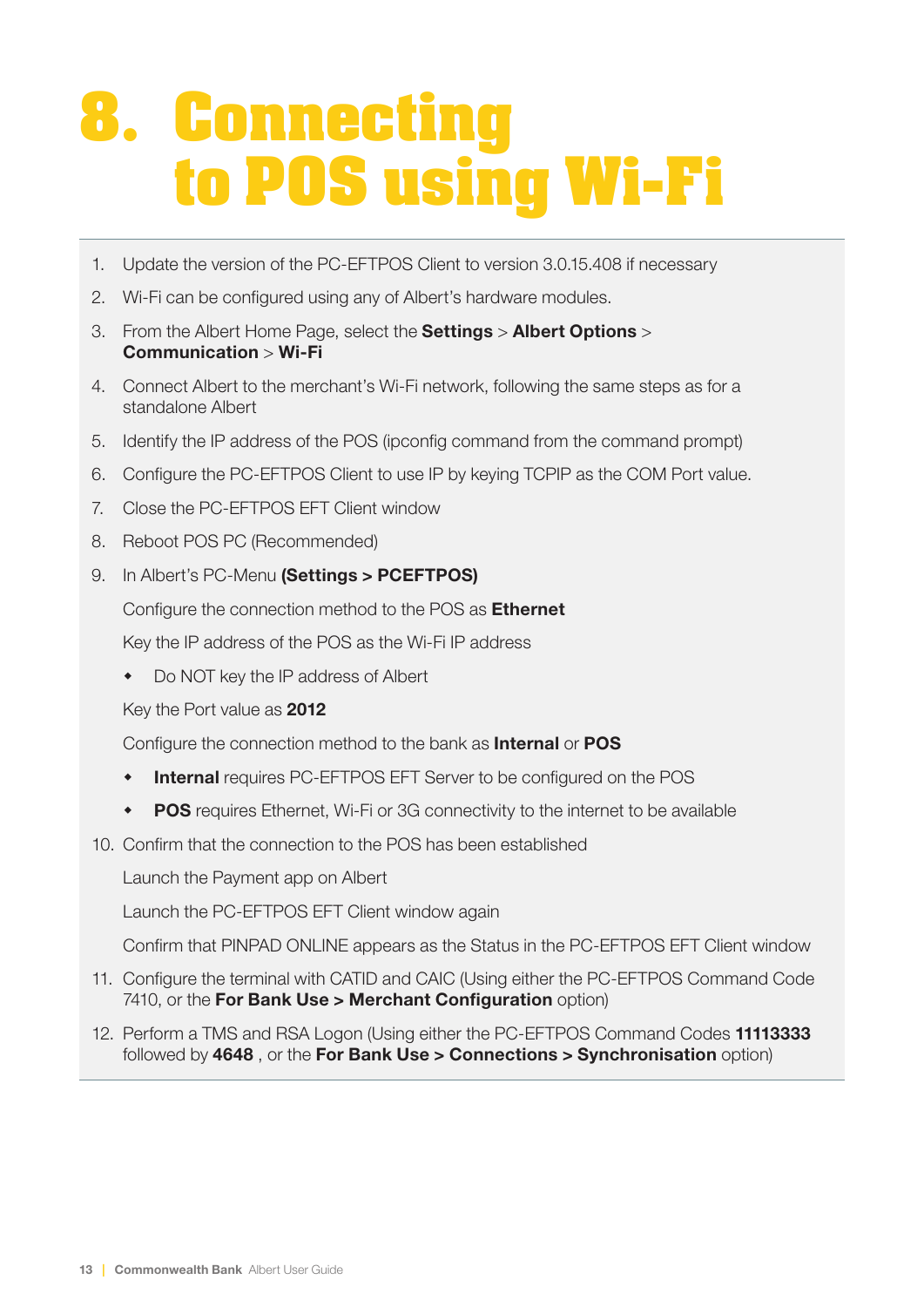# **9. Updating the PC-EFTPOS Client**

IP connections between the POS and Albert require an updated version of the PC-EFTPOS EFT Client application (executable file) to be installed – version 3.0.15.408

The file is not installed as part of a PC-EFTPOS installation package.

*Note: A later version of the PC-EFTPOS EFT Client – version 3.0.15.821 – has been released by PC-EFTPOS. The suitability of this version for use with Albert is yet to be confirmed.*